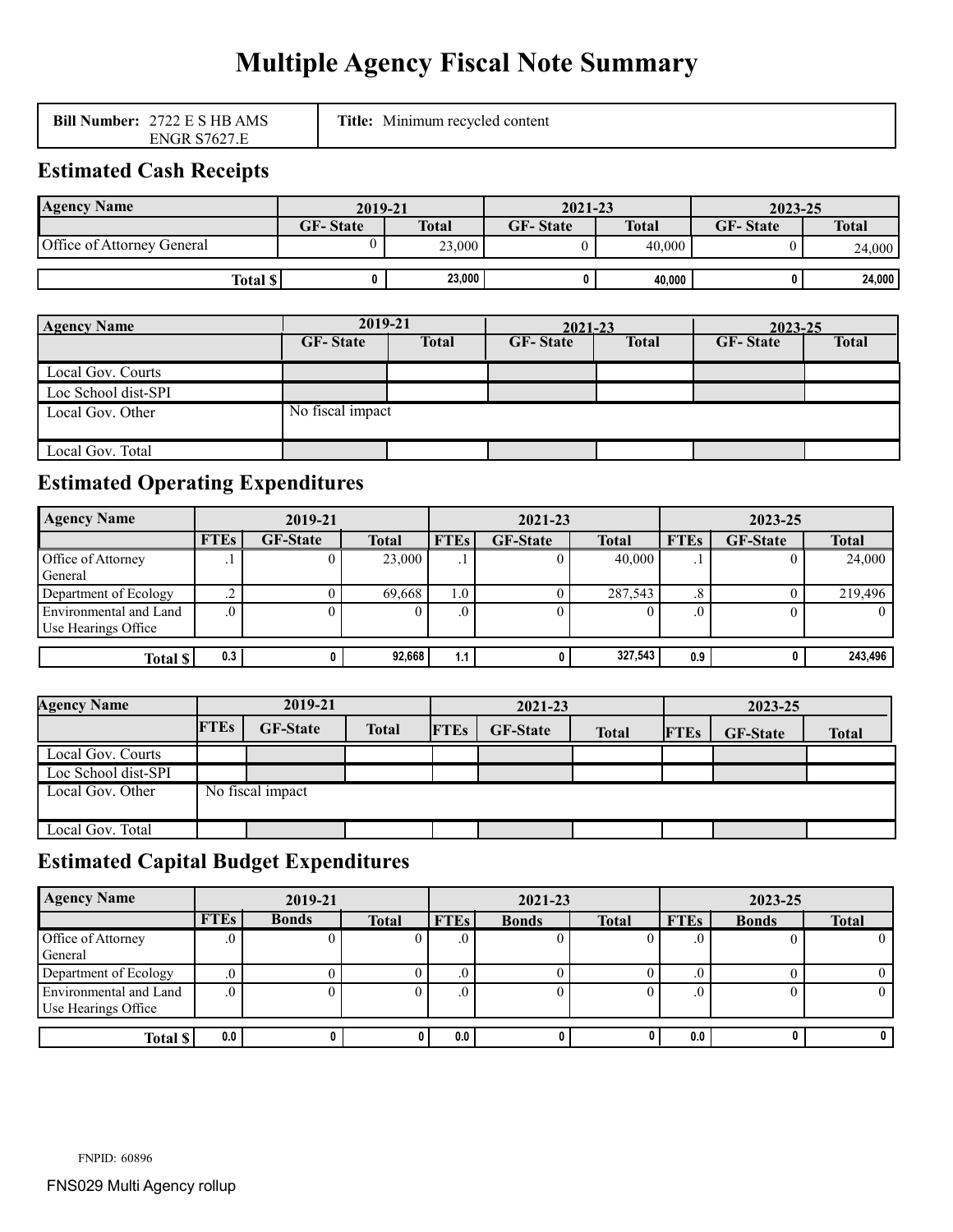| Prepared by: Lisa Borkowski, OFM | <b>Phone:</b>    | Date Published: |
|----------------------------------|------------------|-----------------|
|                                  | $(360)$ 902-0573 | Final 3/19/2020 |

FNPID: 60896

FNS029 Multi Agency rollup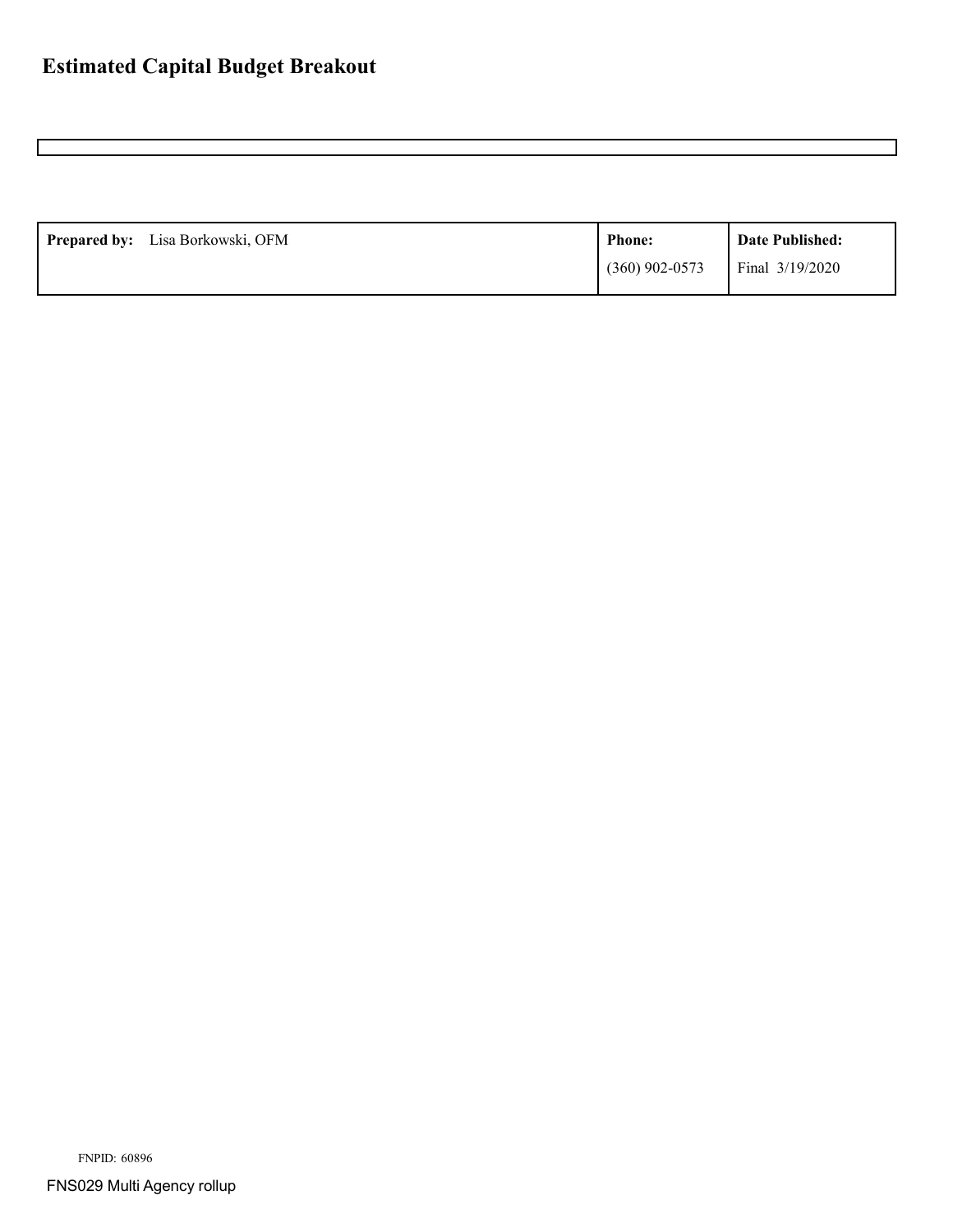# **Individual State Agency Fiscal Note**

| <b>Bill Number:</b> | 2722 E S HB<br><b>AMS ENGR</b><br>S7627.E | Title: | Minimum recycled content | Agency: | 100-Office of Attorney<br>General |
|---------------------|-------------------------------------------|--------|--------------------------|---------|-----------------------------------|
|---------------------|-------------------------------------------|--------|--------------------------|---------|-----------------------------------|

## **Part I: Estimates**

**No Fiscal Impact**

#### **Estimated Cash Receipts to:**

| <b>ACCOUNT</b>                         | FY 2020 | FY 2021 | 2019-21 | 2021-23 | 2023-25 |
|----------------------------------------|---------|---------|---------|---------|---------|
| Legal Services Revolving Account-State |         | 23.000  | 23,000  | 40.000  | 24.000  |
| $405 - 1$                              |         |         |         |         |         |
| <b>Total S</b>                         |         | 23,000  | 23,000  | 40.000  | 24,000  |

#### **Estimated Operating Expenditures from:**

|                            | FY 2020 | FY 2021 | 2019-21 | 2021-23             | 2023-25 |
|----------------------------|---------|---------|---------|---------------------|---------|
| FTE Staff Years            | 0.0     | 0.2     |         |                     |         |
| Account                    |         |         |         |                     |         |
| Legal Services Revolving   |         | 23,000  | 23,000  | 40,000              | 24,000  |
| $405 - 1$<br>Account-State |         |         |         |                     |         |
| <b>Total \$</b>            |         | 23,000  | 23,000  | $\overline{40,000}$ | 24,000  |

#### **Estimated Capital Budget Impact:**

**NONE** 

 *The cash receipts and expenditure estimates on this page represent the most likely fiscal impact. Factors impacting the precision of these estimates, and alternate ranges (if appropriate), are explained in Part II.* 

Check applicable boxes and follow corresponding instructions:

If fiscal impact is greater than \$50,000 per fiscal year in the current biennium or in subsequent biennia, complete entire fiscal note form Parts I-V.

If fiscal impact is less than \$50,000 per fiscal year in the current biennium or in subsequent biennia, complete this page only (Part I).

Capital budget impact, complete Part IV.

Requires new rule making, complete Part V.

| Legislative Contact:       |                | Phone:                | Date: 03/10/2020   |
|----------------------------|----------------|-----------------------|--------------------|
| <b>Agency Preparation:</b> | Amy Flanigan   | Phone: 509-456-3123   | Date: $03/11/2020$ |
| Agency Approval:           | Dianna Wilks   | Phone: 360-709-6463   | Date: $03/11/2020$ |
| <b>OFM Review:</b>         | Lisa Borkowski | Phone: (360) 902-0573 | Date: 03/19/2020   |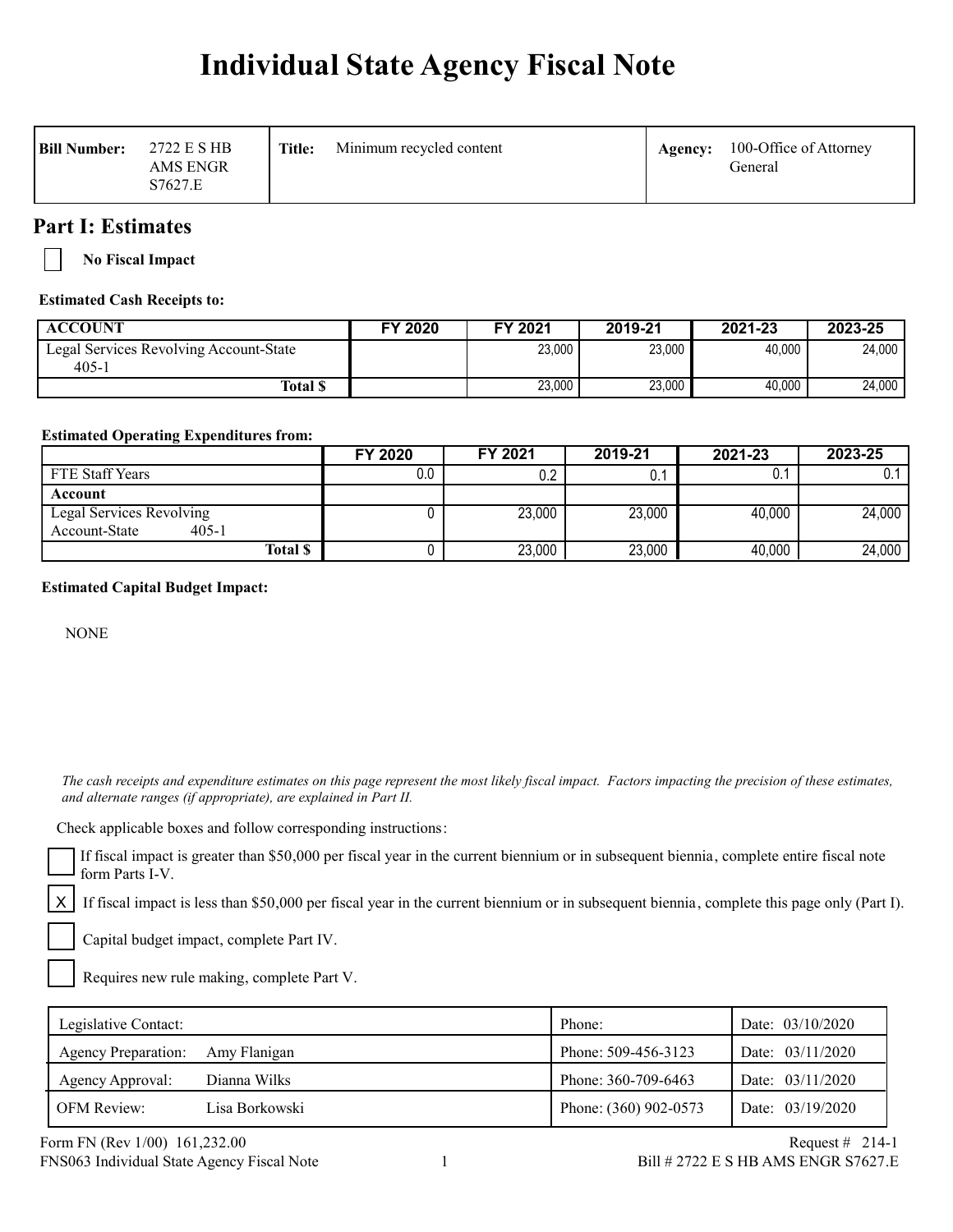# **Part II: Narrative Explanation**

## **II. A - Brief Description Of What The Measure Does That Has Fiscal Impact**

*Briefly describe by section number, the significant provisions of the bill, and any related workload or policy assumptions, that have revenue or expenditure impact on the responding agency.*

Bill Summary:

Section 1: Intent section.

Section 2: Definitions section.

Section 3: Beginning January 1, 2022, beverage manufactures must use containers that meet certain specifications. The Department of Ecology (DOE) may adopt rules to exempt beverages.

Section 4: Post-consumer recycled plastic content specifications timelines for those specifications. Also permits extensions, appeals and fees.

Section 5: Reporting requirements. DOE must post reports and may conduct audits and investigations.

Section 6: Annual fees for violations – what DOE must consider when assessing fees.

Section 7: Creates recycling enhancement account in the treasury. Monies in account require appropriation to be spent.

- Section 8: Local laws limitations.
- Section 9: Exempts trade secret information provided to DOE from disclosure.
- Section 10: Amends RCW 43.21B.100 regarding what department decisions may be appealed.
- Section 11: Amends RCW 43.21B.110 regarding what department decisions may be appealed.
- Section 12: Section 10 expires June 30, 2021.
- Section 13: Section 11 effective June 30, 2021.

Section 14: Sections 2-8 are a new title in chapter 70.

## **II. B - Cash receipts Impact**

*Briefly describe and quantify the cash receipts impact of the legislation on the responding agency, identifying the cash receipts provisions by section number and when appropriate the detail of the revenue sources. Briefly describe the factual basis of the assumptions and the method by which the cash receipts impact is derived. Explain how workload assumptions translate into estimates. Distinguish between one time and ongoing functions.*

Cash receipts are assumed to equal the Legal Services Revolving Account (LSRA) cost estimates. These will be billed through the revolving account to the client agency.

The client agency is the Department of Ecology. The Attorney General's Office (AGO) will bill all clients for legal services rendered.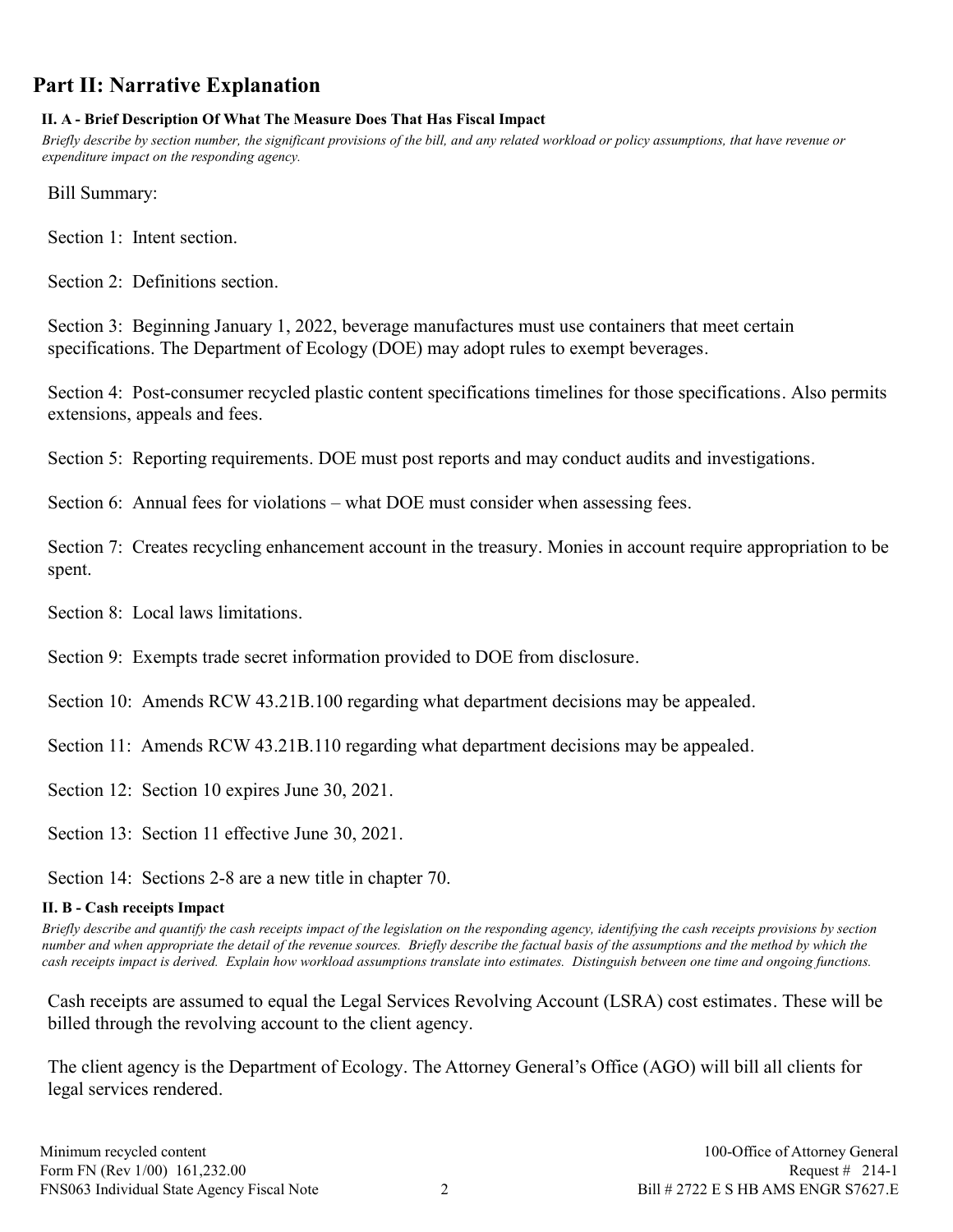These cash receipts represent the AGO's authority to bill and are not a direct appropriation to the AGO. The direct appropriation is reflected in the client agencies' fiscal note. Appropriation authority is necessary in the AGO budget.

#### **II. C - Expenditures**

*Briefly describe the agency expenditures necessary to implement this legislation (or savings resulting from this legislation), identifying by section number the provisions of the legislation that result in the expenditures (or savings). Briefly describe the factual basis of the assumptions and the method by which the expenditure impact is derived. Explain how workload assumptions translate into cost estimates. Distinguish between one time and ongoing functions.*

Assumptions for the Attorney General's Office (AGO) Ecology Division's (ECY) Legal Services for the Department of Ecology (DOE):

1. The AGO will bill DOE for legal services based on the enactment of this bill.

2. This bill is assumed effective 90 days after the end of the 2020 legislative session.

3. In FY 2021, DOE assumes Assistant Attorney General (AAG) advice and representation will be required to assist with the development of enforcement guidelines or rules, and with ongoing requests related to enforcement.

4. DOE assumes beverage manufacturers will have problems meeting the recycled content requirements and will petition for waivers and extensions. DOE will need to develop corrective action plans for individual manufacturers.

5. DOE requires AAG support to consider evidence offered in support of the beverage industry and individual companies' requests for relief from the deadlines in meeting recycled content requirements, and relief from fees. DOE will require AAG support in developing compliance orders and making decisions on petitions. These decisions are appealable to the Pollution Control Hearings Board (PCHB).

6. In FY 2023, PCHB appeals are assumed. Appeals will decrease in the following FYs down to an ongoing need of 0.05 AAG beginning in FY 2024.

7. Total workload impact:

FY 2021 and FY 2022: 0.10 AAG and 0.05 Legal Assistant (LA) at a cost of \$23,000.

FY 2023: 0.07 AAG at a cost of \$17,000.

FY 2024 and in each FY thereafter: 0.05 AAG at a cost of \$12,000.

# **Part III: Expenditure Detail**

## **III. A - Operating Budget Expenditures**

| Account  | <b>Account Title</b>                | Lvpe            | FY 2020 | FY 2021 | 2019-21 | 2021-23 | 2023-25 |
|----------|-------------------------------------|-----------------|---------|---------|---------|---------|---------|
| $ 405 -$ | Legal Services<br>Revolving Account | <b>State</b>    |         | 23,000  | 23,000  | 40,000  | 24,000  |
|          |                                     | <b>Total \$</b> |         | 23,000  | 23,000  | 40,000  | 24,000  |

#### **III. B - Expenditures by Object Or Purpose**

|                            | FY 2020 | <b>FY 2021</b> | 2019-21 | 2021-23 | 2023-25 |
|----------------------------|---------|----------------|---------|---------|---------|
| FTE Staff Years            |         | 0.2            | v.      |         |         |
| A-Salaries and Wages       |         | 15.000         | 15.000  | 26,000  | 16.000  |
| <b>B-Employee Benefits</b> |         | 5,000          | 5,000   | 9,000   | 6,000   |
| E-Goods and Other Services |         | 3,000          | 3.000   | 5.000   | 2,000   |
| <b>Total \$</b>            |         | 23.000         | 23,000  | 40.000  | 24,000  |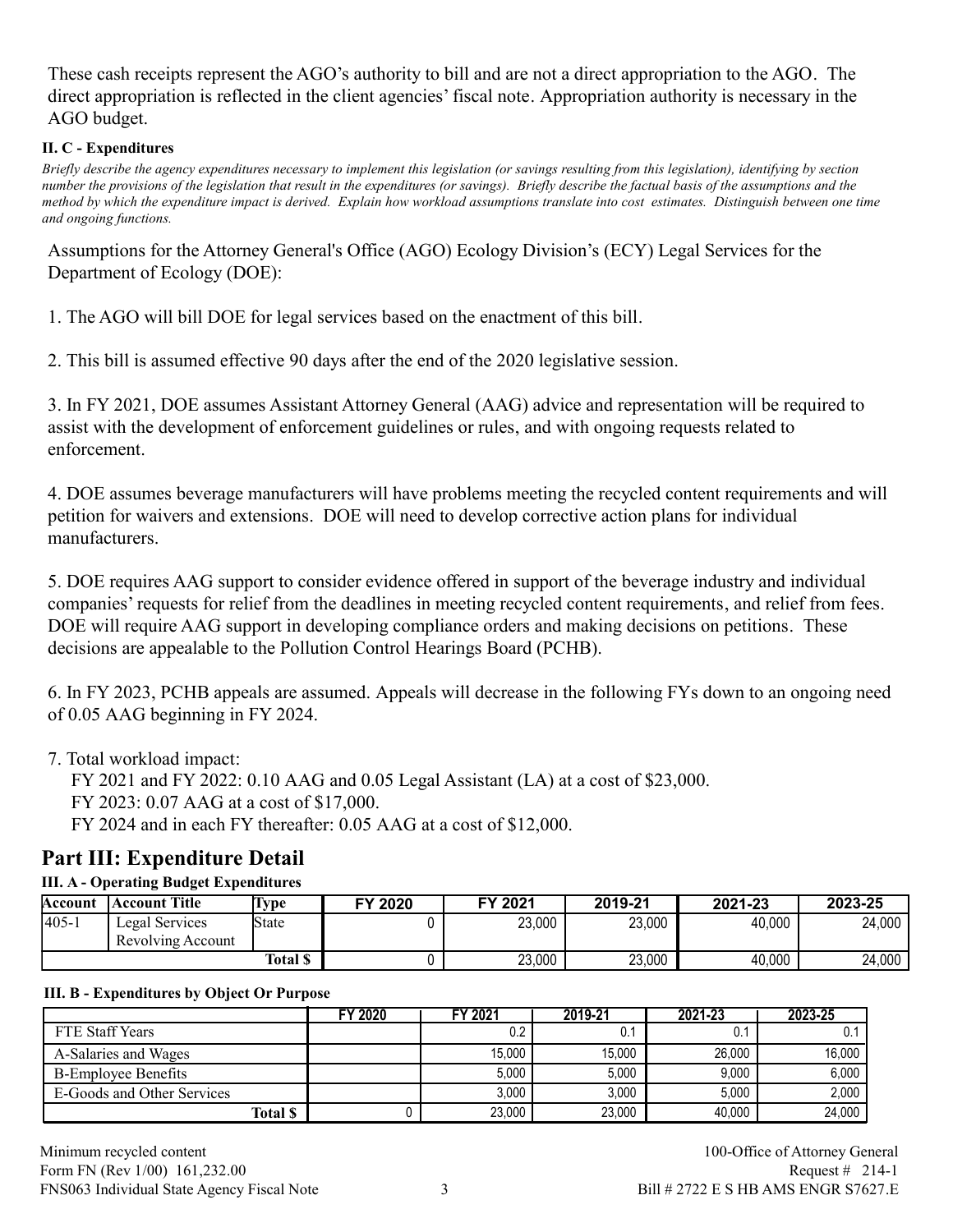#### **III. C - Operating FTE Detail:** *List FTEs by classification and corresponding annual compensation. Totals need to agree with total FTEs in Part I and Part IIIA*

| <b>Job Classification</b>  | Salarv  | FY 2020 | FY 2021 | 2019-21 | 2021-23 | 2023-25 |
|----------------------------|---------|---------|---------|---------|---------|---------|
| Assistant Attorney General | 108,156 |         | v.      | υ.,     | v.      |         |
| Legal Assistant 3          | 54,108  |         | υ.      | 0.0     | v.v     |         |
| <b>Total FTEs</b>          |         |         | 0.2     | v.      | υ.      |         |

#### **III. D - Expenditures By Program (optional)**

| Program                | FY 2020 | FY 2021 | 2019-21 | 2021-23 | 2023-25 |
|------------------------|---------|---------|---------|---------|---------|
| Ecology Division (ECY) |         | 23,000  | 23,000  | 40.000  | 24,000  |
| Total \$               |         | 23,000  | 23,000  | 40,000  | 24,000  |

# **Part IV: Capital Budget Impact**

**IV. A - Capital Budget Expenditures**

NONE

#### **IV. B - Expenditures by Object Or Purpose**

**NONE** 

#### **IV. C - Capital Budget Breakout**

 *Identify acquisition and construction costs not reflected elsewhere on the fiscal note and describe potential financing methods* NONE

## **Part V: New Rule Making Required**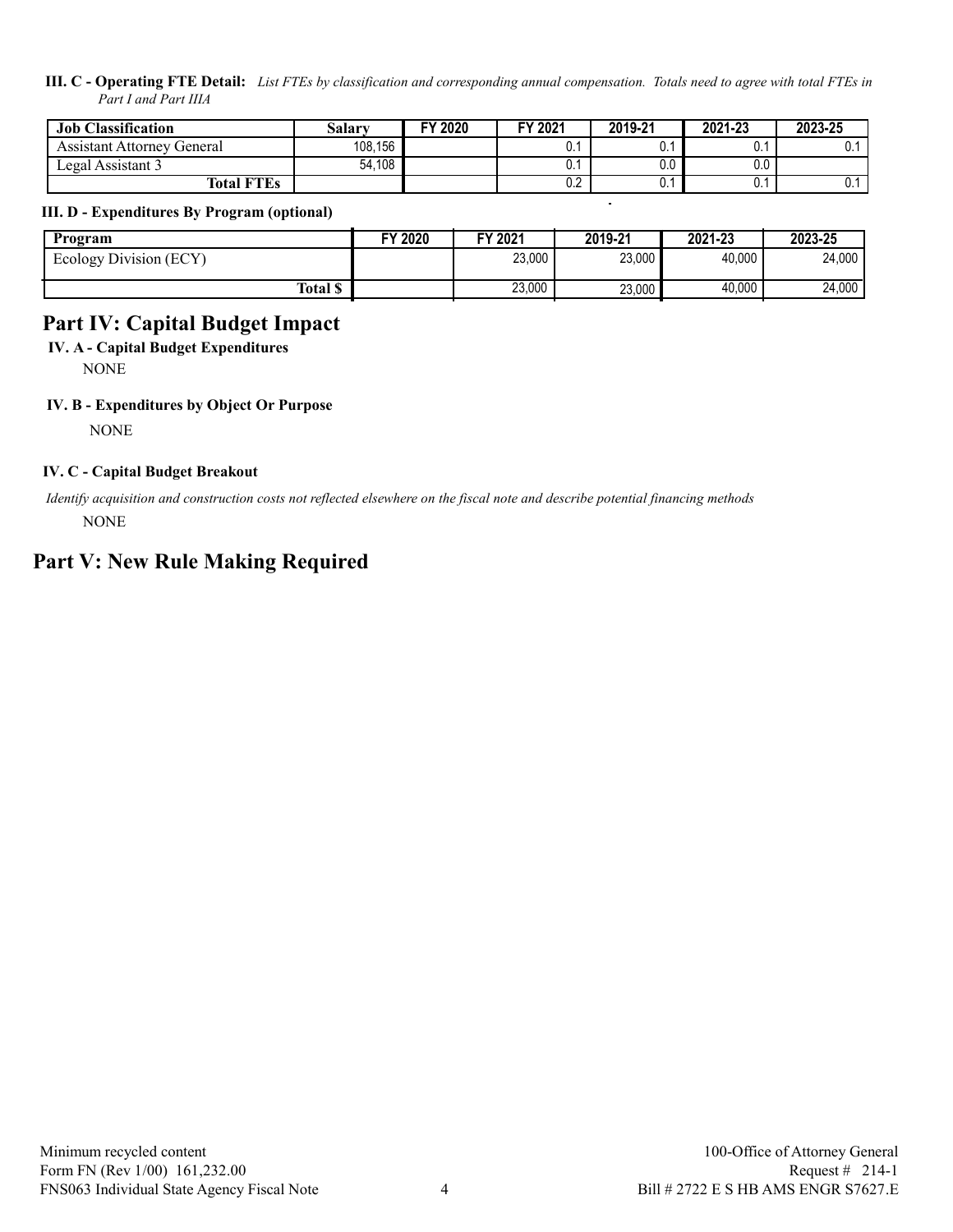# **Individual State Agency Fiscal Note**

| <b>Bill Number:</b><br>2722 E S HB<br>AMS ENGR<br>S7627.E | <b>Title:</b> | Minimum recycled content | Agency: | 461-Department of<br>Ecology |
|-----------------------------------------------------------|---------------|--------------------------|---------|------------------------------|
|-----------------------------------------------------------|---------------|--------------------------|---------|------------------------------|

## **Part I: Estimates**

**No Fiscal Impact**

**Estimated Cash Receipts to:**

**NONE** 

#### **Estimated Operating Expenditures from:**

|                                | FY 2020 | FY 2021 | 2019-21 | 2021-23 | 2023-25 |
|--------------------------------|---------|---------|---------|---------|---------|
| <b>FTE Staff Years</b>         | 0.0     | 0.4     | 0.2     | 1.0     | 0.8     |
| Account                        |         |         |         |         |         |
| Model Toxics Control Operating |         | 69,668  | 69,668  | 287,543 | 219,496 |
| $23P-1$<br>Account-State       |         |         |         |         |         |
| <b>Total \$</b>                |         | 69,668  | 69,668  | 287,543 | 219,496 |

#### **Estimated Capital Budget Impact:**

NONE

 *The cash receipts and expenditure estimates on this page represent the most likely fiscal impact. Factors impacting the precision of these estimates, and alternate ranges (if appropriate), are explained in Part II.* 

Check applicable boxes and follow corresponding instructions:

If fiscal impact is greater than \$50,000 per fiscal year in the current biennium or in subsequent biennia, complete entire fiscal note form Parts I-V.

If fiscal impact is less than \$50,000 per fiscal year in the current biennium or in subsequent biennia, complete this page only (Part I).

Capital budget impact, complete Part IV.

Requires new rule making, complete Part V.

| Legislative Contact:            |                | Phone:                | Date: $03/10/2020$ |
|---------------------------------|----------------|-----------------------|--------------------|
| Agency Preparation: My-Hanh Mai |                | Phone: 360-407-6996   | Date: $03/11/2020$ |
| Agency Approval:                | Erik Fairchild | Phone: 360-407-7005   | Date: $03/11/2020$ |
| <b>OFM Review:</b>              | Lisa Borkowski | Phone: (360) 902-0573 | Date: 03/12/2020   |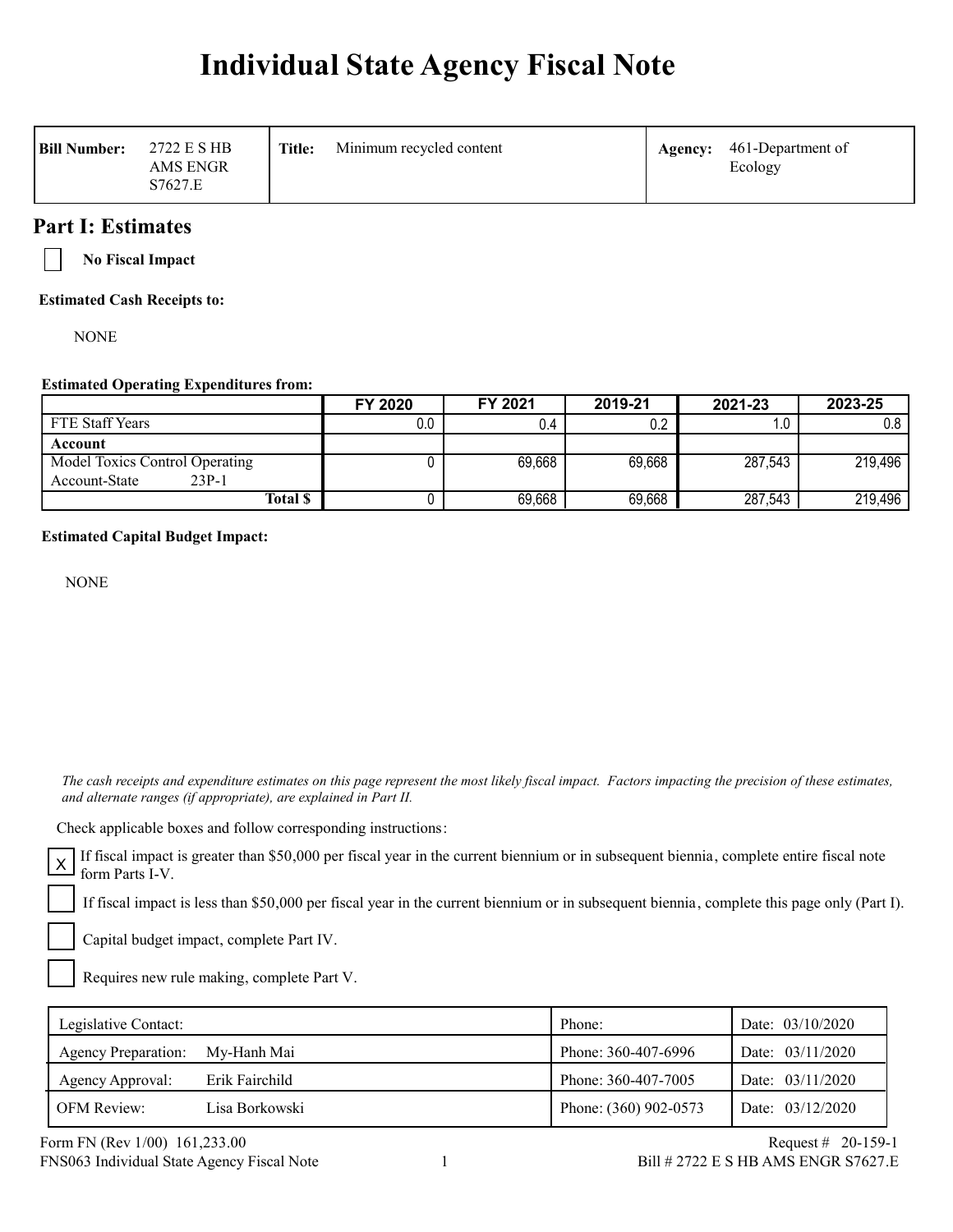# **Part II: Narrative Explanation**

#### **II. A - Brief Description Of What The Measure Does That Has Fiscal Impact**

*Briefly describe by section number, the significant provisions of the bill, and any related workload or policy assumptions, that have revenue or expenditure impact on the responding agency.*

Compared to 2722 – S.E AMS ENET S6964.2, 2722 ESHB AMS ENGR S7627.E has the following substantive changes:

Section 6 would revise the date for when beverage manufacturers could be subject to the fees from January 1, 2023, to January 1, 2022.

Section 8 would preempt local laws and ordinances for plastic beverage container recycled content requirements inconsistent with this bill.

The change in section 6 would change the fiscal impact to Ecology in the 2021-23 and 2023-25 biennia.

This bill would set minimum recycled plastic content requirements for certain plastic beverage containers.

Section 3 would require beverage manufacturers to meet minimum postconsumer recycled plastic content requirements for plastic beverage containers that are sold, offered for sale, or distributed in the state as required under section 4 of this act for the beverages listed under this section beginning January 1, 2022. Ecology would be authorized to adopt rules to exempt beverages.

Section 4 (1) would require beverage manufacturers to meet minimum postconsumer recycled plastic content requirements for plastic beverage containers that are sold, offered for sale, or distributed in the state by the dates indicated:

- January 1, 2022 December 31, 2024: ten percent postconsumer recycled plastic.
- January 1, 2025 December 31, 2029: twenty-five percent postconsumer recycled plastic.
- January 1, 2030 and thereafter: fifty percent postconsumer recycled plastic.

Sections 4 (2) and 4 (3) would require Ecology to assess whether the recycled content requirements should be waived or reduced every other year, beginning in 2021, or at the petition of the beverage manufacturing industry not more than annually. Ecology would be required to consider the petitions within 60 days of receipt. Ecology would be required to consider changes in market conditions, recycling rates, availability of recycled plastic, processing infrastructure capacity, progress by beverage manufacturers to meet the minimum recycled content and the carbon footprint of transporting recycled resin. Beverage manufacturers may appeal Ecology's decision to the Pollution Control Hearings Board.

Section 4 (4) would authorize Ecology to grant extensions from the minimum recycled content requirements in section 4 (1) to beverage companies that demonstrate substantial effort but due to extenuating circumstances fail to reach the required minimum recycled content.

Section 4 (5) would provide that a beverage manufacturer that does not meet the minimum postconsumer recycled plastic content requirements under this section would be subject to a fee established in section 6.

Section 5 (1) would require the beverage manufacturers to annually report to Ecology in pounds and by resin type the amount of virgin plastic and postconsumer recycled plastic used in plastic beverage containers sold or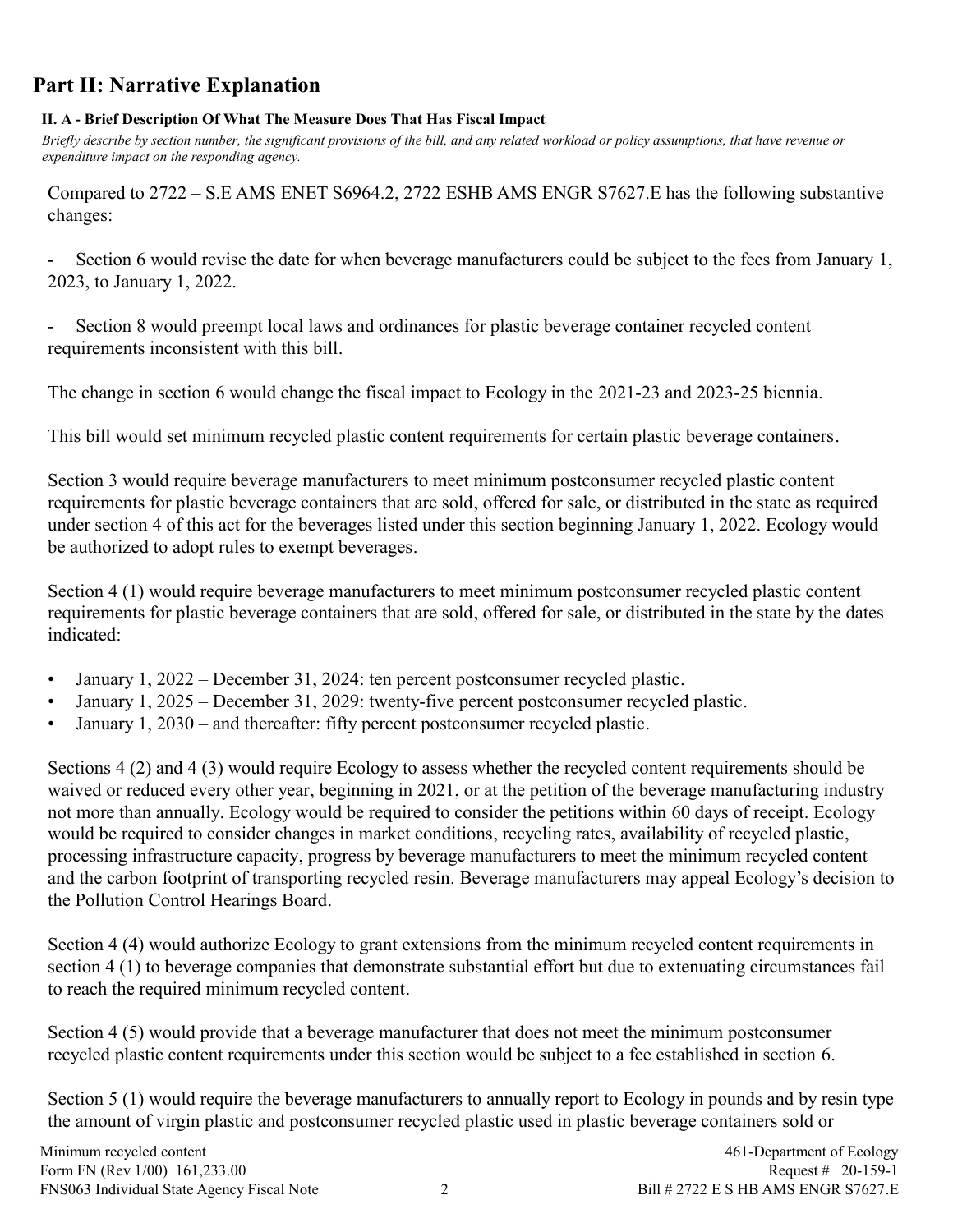distributed in Washington in the prior calendar year. The first reports would be due to Ecology by March 1, 2022, for beverage containers sold in 2021, and then annually thereafter. The information would be posted on Ecology's website.

Sections 5 (2) would authorize Ecology to conduct audits and investigations and take enforcement action for the purpose of ensuring compliance. Ecology would also be authorized to adopt rules to implement, administer and enforce the requirements under this bill.

Section 5 (3) would require Ecology to keep confidential business trade secrets and proprietary information about manufacturing processes and equipment gathered during audits or investigations.

Section 6 would provide for fees on beverage manufacturers not meeting the minimum recycled plastic content. The fee would be assessed on the beverage containers sold in calendar year 2022 (and reported in their March 1, 2023, annual report). The fee amount would vary, based upon their overall compliance rate. In lieu of or in addition to assessing a fee, Ecology could require corrective action plans. Ecology could also consider various equitability factors in determining whether to assess a fee. The fees could be appealed to the Pollution Control Hearings Board. Ecology would be required to consider granting a waiver, reduction, or extension of the fees to a beverage manufacturer that has demonstrated progress toward meeting the recycled content requirements in either of the following circumstances: 1) they failed to meet the minimum requirements; or 2) they anticipate they would not be able to meet the minimum requirements.

Section 7 would create the Recycling Enhancement Fee Account. All fees collected by Ecology under this bill would be deposited in this new account. Expenditures from the account may be used by Ecology only for providing funding to the Recycling Development Center for the purpose of furthering the development of recycling infrastructure in the state.

#### **II. B - Cash receipts Impact**

*Briefly describe and quantify the cash receipts impact of the legislation on the responding agency, identifying the cash receipts provisions by section number and when appropriate the detail of the revenue sources. Briefly describe the factual basis of the assumptions and the method by which the cash receipts impact is derived. Explain how workload assumptions translate into estimates. Distinguish between one time and ongoing functions.*

There is no cash receipts impact estimated for Ecology under this bill.

Section 4 (5) and Section 6 would provide that a beverage manufacturer in violation of this chapter be subject to a fee. The fee amount would vary upon their overall compliance rate as described in section 6.

All fee revenue would be deposited in the Recycling Enhancement Fee Account created in section 7.

Ecology assumes that the purpose of the fees is to ensure compliance; therefore, Ecology assumes no revenue.

## **II. C - Expenditures**

*Briefly describe the agency expenditures necessary to implement this legislation (or savings resulting from this legislation), identifying by section number the provisions of the legislation that result in the expenditures (or savings). Briefly describe the factual basis of the assumptions and the method by which the expenditure impact is derived. Explain how workload assumptions translate into cost estimates. Distinguish between one time and ongoing functions.*

The expenditure impact to Ecology under this bill is estimated to be greater than \$50,000 in Fiscal Year (FY) 2021 and ongoing to implement the requirements of section 4.

Beginning January 1, 2022, section 4 would require beverage manufacturers to sell beverages in plastic bottles containing the minimum recycled content specified in this bill and submit annual reports to Ecology.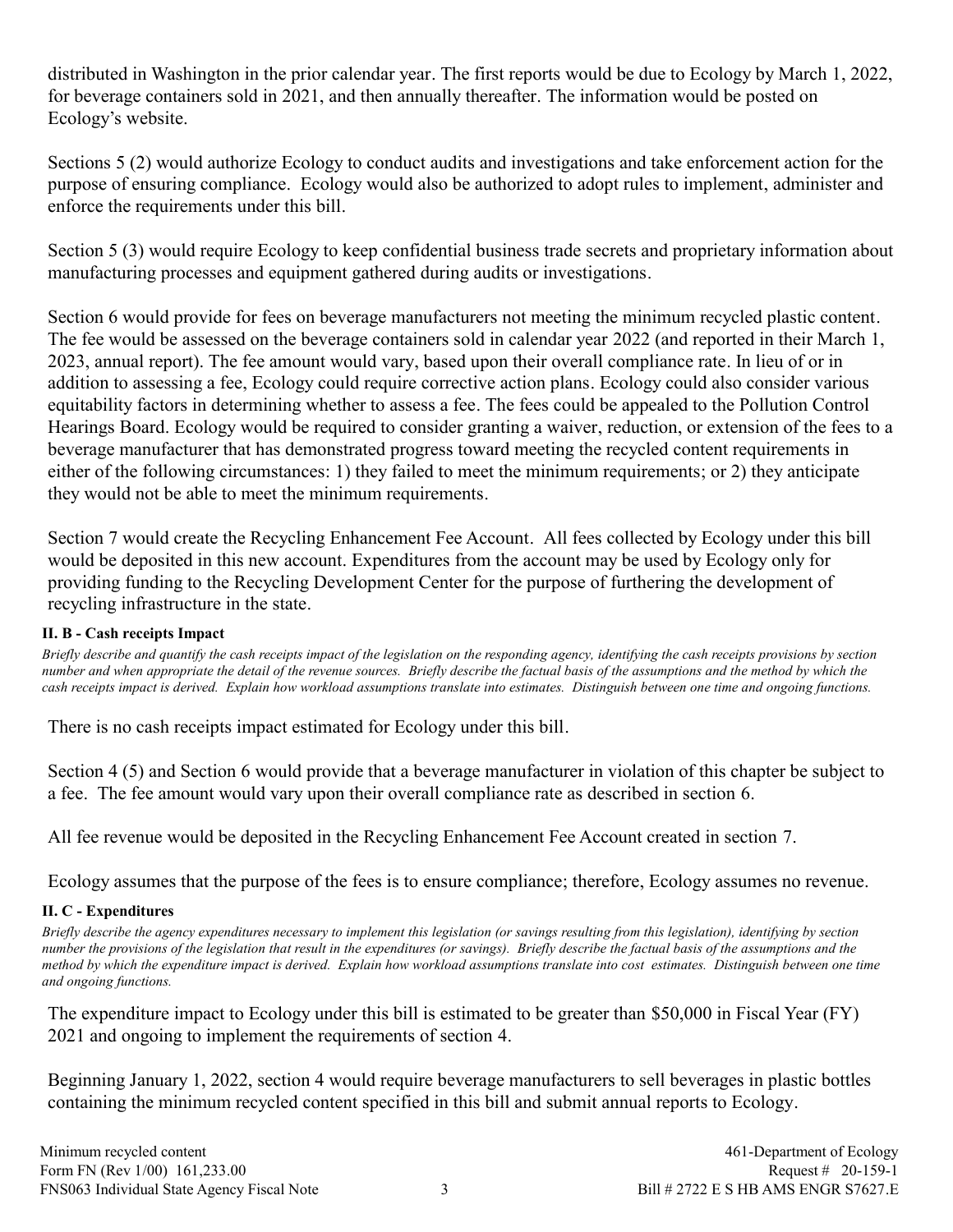There are 493 manufacturers of plastic beverage containers in the US (Manta online search) and 26 soft drink and 14 bottled water businesses in Washington (Dept. of Revenue NAICS code 2018 list). Data from 56 plastic beverage container users and manufacturers ranged from zero to over 40 percent recycled content; 12 of those reports indicated recycled content above 10 percent (AB 2530: Plastic Beverage Container Virgin and Postconsumer Resin Reports).

Demand for plastics is strong and growing, but the current supply of recycled plastics meets just 6% of demand. In the U.S. and Canada, 2.5 million metric tons of post-use recycled plastics were available in 2018 (Accelerating Circular Supply Chains for Plastics). This represents 6% of the 38 million metric tons of demand for the most common plastics. Therefore, Ecology assumes compliance with the 10% post-consumer recycled content would not be attainable by January 1, 2022. For purposes of this fiscal note, Ecology assumes extensions to the deadlines provided for under section 4 would be requested by manufacturers.

Ecology assumes 50 beverage manufacturers would be required to comply with the recycled content and annual reporting requirements based on the California report and the number of beverage manufacturers operating in Washington. Ecology assumes over 40 of those manufacturers would need to request extensions due to the availability and affordability of recycled content postconsumer plastic resin.

Ecology assumes education and outreach to all 493 beverage manufacturers and their business associations to inform them of the recycled content requirements in this bill. This work would require annual technical assistance to manufacturers required to submit annual reports and review of extension requests (section 4(4) and section 6(8)). This would require establishing criteria to evaluate manufacturers' requests for extensions to the recycled content requirements, discussions with the manufacturers, and decisions to grant extensions.

Ecology assumes technical assistance to manufacturers to reach compliance with the required recycled content requirements would be necessary. Ecology would annually evaluate the availability of recycled plastics, continue to work with manufacturers and provide extensions as appropriate, conduct audits of reported data, and request additional information (section 5(2)). Ecology assumes audits would consist of follow-up emails, phone calls, and requests for additional information to confirm the reported annual data. Where appropriate, Ecology would hold data confidential as required in section 5(3).

Ecology assumes conducting education and outreach to beverage manufacturers to inform them of the new requirements would be required. These outreach efforts would include in and out of state beverage manufacturers, as well as international bottled water associations. Outreach materials would include but not limited to the following: an agency website, fact sheets, and flyers offered in multiple languages and culturally appropriate.

Ecology estimates 0.02 FTE Communications Consultant 5 (CC5) in FY21 to review outreach and education materials as well as the agency website, and 0.05 FTE Communications Consultant 3 (CC3) in FY21 to develop outreach and education materials as well as the agency website. Ecology would use in-house translation of the outreach and education materials for Chinese, Korean, Spanish, and Vietnamese at a cost of \$4,500 in FY22.

Starting in FY21 and every other year after, Ecology would be required to evaluate the minimum recycled plastic content requirements based on market conditions, supply and demand, recycling rates and availability of recycled plastic, capacity of recycling and processing infrastructure and progress of beverage manufacturers in achieving the minimum content requirements.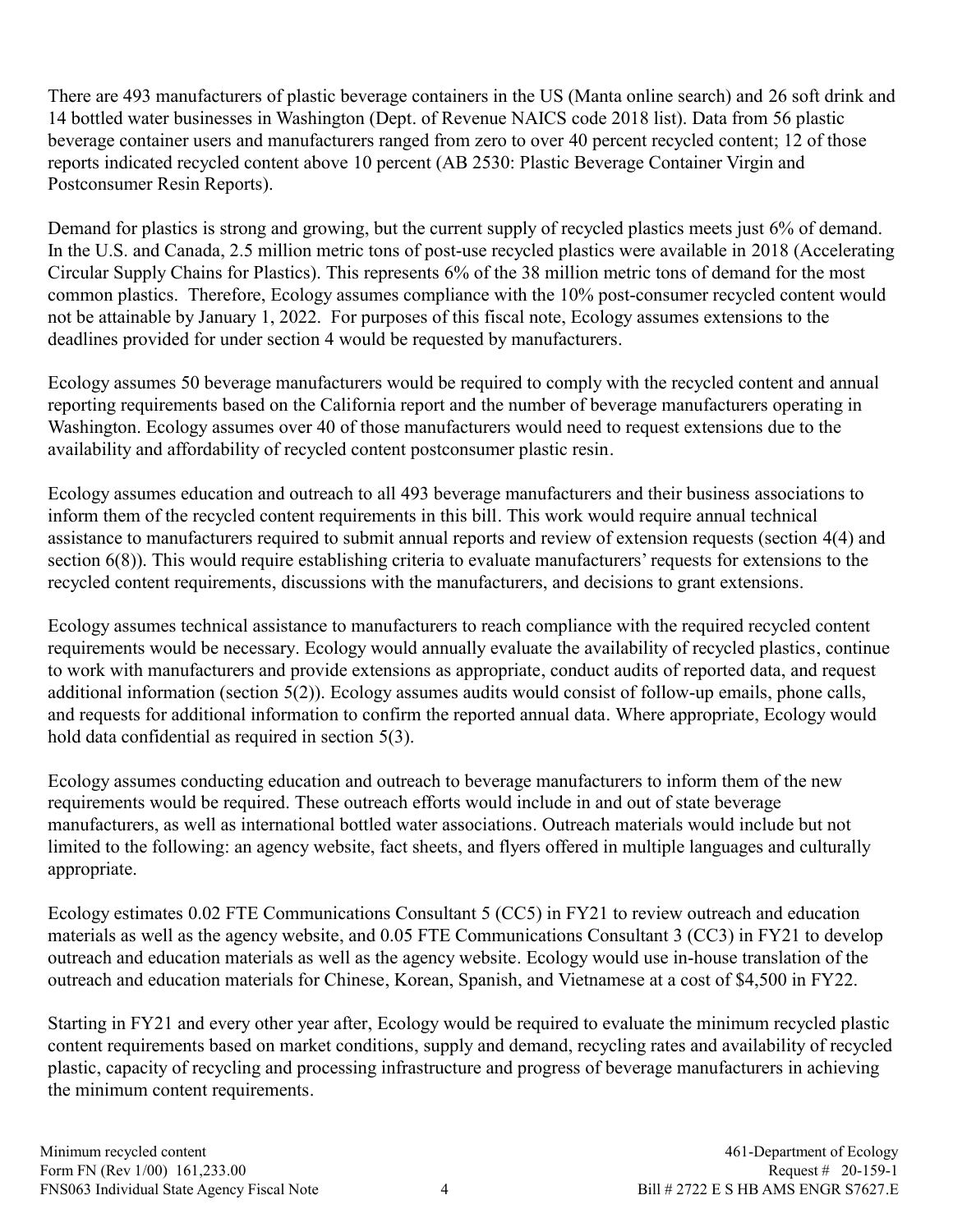Section 3 would authorize Ecology to adopt rules to exempt beverages, and section 5(2) would authorize Ecology to adopt rules to implement and enforce the requirements under this bill. In consultation with the Attorney General's Office, Ecology assumes rules would not be necessary to exempt beverages, and that enforcement guidelines would be sufficient to implement, administer and enforce this chapter. Therefore, no rulemaking is assumed in this fiscal note.

Ecology assumes development of a program to establish and evaluate waivers, extensions and corrective actions plans would occur in FY21. Based on Ecology's experience implementing product laws, Ecology assumes developing enforcement guidelines would be required to implement the law. Enforcement guidelines would allow Ecology to gather manufacturer information that would be used to determine any waivers, extensions or corrective action plans. Ecology estimates 0.25 FTE Environmental Planner 3 (EP3) in FY 21 would be required to develop the program and write the guidelines. Ecology estimates 0.20 FTE EP3 in FY22 and ongoing would be required to request and review manufacturer information needed to evaluate and determine waivers, extensions, and corrective action plans (as outlined in the guidelines), and respond to beverage manufacturer petitions to evaluate the recycled content requirements.

Ecology would conduct education and outreach, review beverage manufacturer annual reports, and conduct compliance audits and investigations by email or phone with beverage manufacturers to provide information for waivers, extensions and corrective action plans. Ecology assumes the first annual report and request for waivers, extensions and corrective action plans would occur in FY22. Ecology estimates 0.75 FTE Environmental Specialist 4 (ES4) would be required in FY22, 0.60 FTE ES4 in FY23, and 0.50 FTE ES4 each year thereafter ongoing.

Based on the compliance rate in California, Ecology assumes manufacturers would have problems meeting the recycled content requirements and would therefore petition for waivers, extensions, and corrective action plans. Ecology would need to consider whether to grant individual companies' requests for relief from fees and issue compliance orders. Upon consultation with the Attorney General's Office (AGO), Ecology assumes AAG advice and representation would be required to assist with the development of the enforcement guidelines and ongoing requests. The AGO estimates 0.10 FTE AAG per year in FY21 and FY22 (\$23,000 each year), and tapering off to 0.07 FTE AAG in FY23 (\$17,000), 0.05 FTE AAG in FY24 (\$12,000) and ongoing.

Ecology assumes ongoing work would be required to evaluate plastic market conditions, supply and demand, recycling rates and availability of recycled plastic, capacity of recycling and processing infrastructure and progress of beverage manufacturers in achieving the minimum content requirements. The result of this work would be a determination to waive or reduce the minimum recycled plastic content requirement. This work would align with existing Recycling Development Center and plastics research work.

Beginning January 1, 2022, section 6 would set violation levels and fees for noncompliance that would apply to plastic bottles sold or distributed in calendar year 2022 and reported to Ecology in March 2023.

Ecology would be authorized to assess fees on noncompliant manufacturers. Ecology would be authorized to require a beverage manufacturer to submit a corrective action plan (in lieu of or in addition to a fee) and consider reasons to grant waivers, reductions or extensions to beverage manufacturers.

Ecology assumes manufacturers would come into compliance with the minimum recycled plastic content requirements, submit corrective action plans, or be provided waivers, reductions or extensions until they can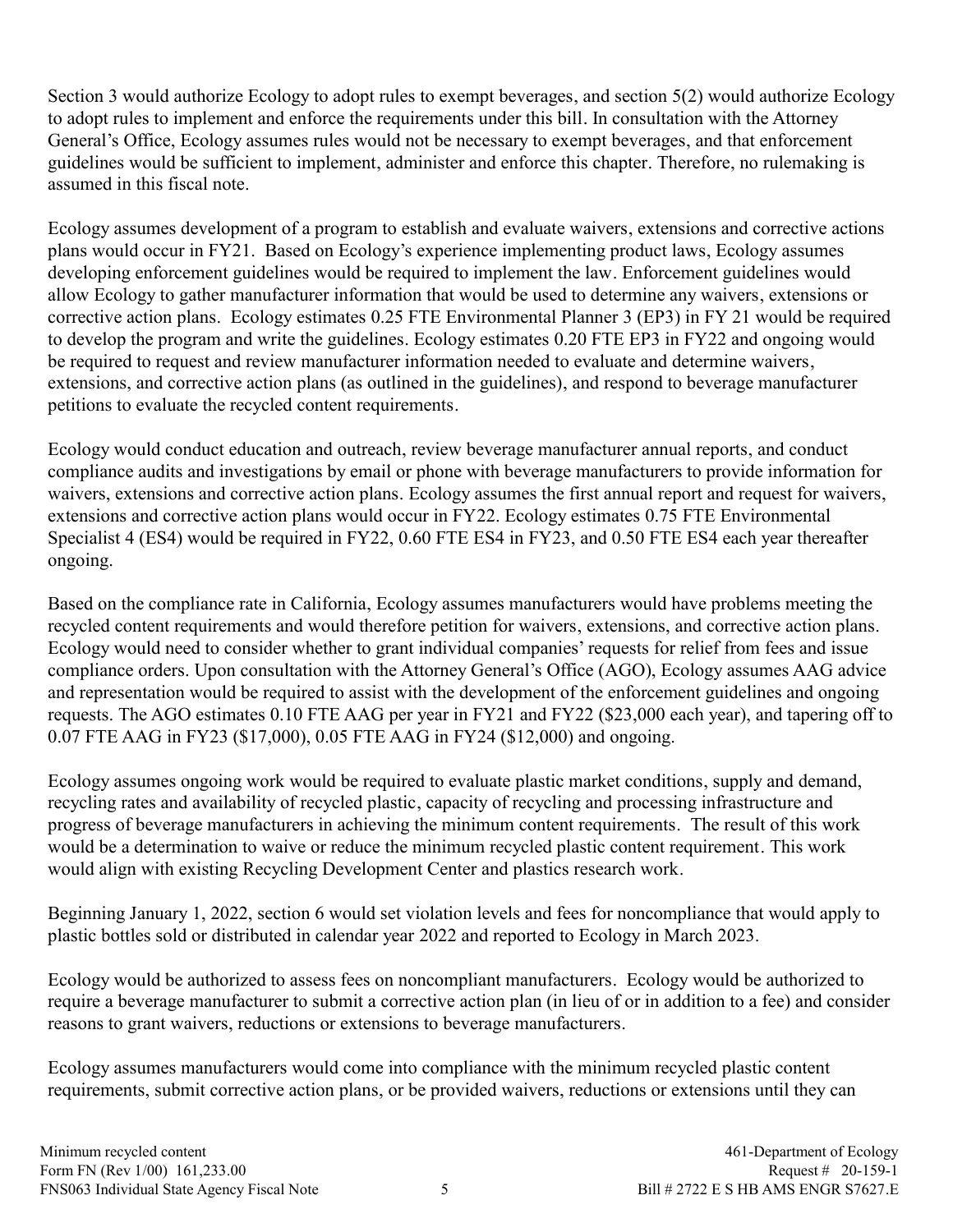achieve compliance. Therefore, Ecology assumes no fees into the new Recycling Enhancement Fee Account. For purposes of this fiscal note, expenditures to implement the program are estimated in the Model Toxics Control Operating Account.

SUMMARY: The expenditure impact to Ecology under this bill is as follows: FY 2021: \$69,668 and 0.37 FTE; FY 2022: \$159,212 and 1.09 FTE; FY 2023: \$128,331 and 0.92 FTE; FY 2024 and FY 2025: \$109,748 and 0.81 FTE per year.

Notes on costs by object:

Salary estimates are current biennium actual rates at Step L.

Benefits are the agency average of 36.6% of salaries.

Goods and Services are the agency average of \$5,724 per direct program FTE. In addition to in-house translation costs of \$4,500 in FY22, AAG support for compliance support is included at \$23,000 per year in FY21 and FY22, \$17,000 in FY23, and \$12,000 per year in FY24 and ongoing.

Travel is the agency average of \$2,787 per direct program FTE.

Equipment is the agency average of \$1,637 per direct program FTE.

Agency Administrative Overhead is calculated at the federally approved agency indirect rate of 29.7% of direct program salaries and benefits, and is shown as object 9. Agency Administrative Overhead FTEs are included at 0.15 FTE per direct program FTE, and are identified as Fiscal Analyst 2 and IT App Development - Journey.

# **Part III: Expenditure Detail**

## **III. A - Operating Budget Expenditures**

| Account | <b>Account Title</b>                                | ype      | FY 2020 | FY 2021 | 2019-21 | 2021-23 | 2023-25 |
|---------|-----------------------------------------------------|----------|---------|---------|---------|---------|---------|
| $23P-1$ | <b>Model Toxics</b><br>Control Operating<br>Account | State    |         | 69,668  | 69,668  | 287,543 | 219,496 |
|         |                                                     | Total \$ |         | 69,668  | 69,668  | 287,543 | 219,496 |

## **III. B - Expenditures by Object Or Purpose**

|                                  | <b>FY 2020</b> | FY 2021 | 2019-21 | 2021-23 | 2023-25 |
|----------------------------------|----------------|---------|---------|---------|---------|
| FTE Staff Years                  |                | 0.4     | 0.2     | 1.0     | 0.8     |
| A-Salaries and Wages             |                | 24.508  | 24.508  | 127.158 | 102,324 |
| <b>B-Employee Benefits</b>       |                | 8.970   | 8.970   | 46.540  | 37,452  |
| E-Goods and Other Services       |                | 24,831  | 24,831  | 54,517  | 32,014  |
| G-Travel                         |                | 892     | 892     | 4.876   | 3,902   |
| J-Capital Outlays                |                | 524     | 524     | 2.864   | 2,292   |
| 9-Agency Administrative Overhead |                | 9.943   | 9.943   | 51.588  | 41,512  |
| <b>Total \$</b>                  |                | 69,668  | 69,668  | 287,543 | 219,496 |

**III. C - Operating FTE Detail:** *List FTEs by classification and corresponding annual compensation. Totals need to agree with total FTEs in Part I and Part IIIA*

| <b>Job Classification</b>      | Salarv | FY 2020 | FY 2021 | 2019-21 | 2021-23 | 2023-25 |
|--------------------------------|--------|---------|---------|---------|---------|---------|
| <b>COMM CONSULTANT 3</b>       | 64,334 |         | 0.1     | 0.0     |         |         |
| <b>COMM CONSULTANT 5</b>       | 84.394 |         | 0.0     | 0.0     |         |         |
| <b>ENVIRONMENTAL PLANNER 3</b> | 78.412 |         | 0.3     | 0.1     | 0.2     | 0.2     |
| ENVIRONMENTAL SPEC 4           | 70.959 |         |         |         |         | 0.5     |
| <b>FISCAL ANALYST 2</b>        |        |         | 0.0     | 0.0     | U.      | 0.1     |
| IT APP DEVELOP-JOURNEY         |        |         | 0.0     | 0.0     |         | $0.0\,$ |
| <b>Total FTEs</b>              |        |         | 0.4     | 0.2     |         | 0.8     |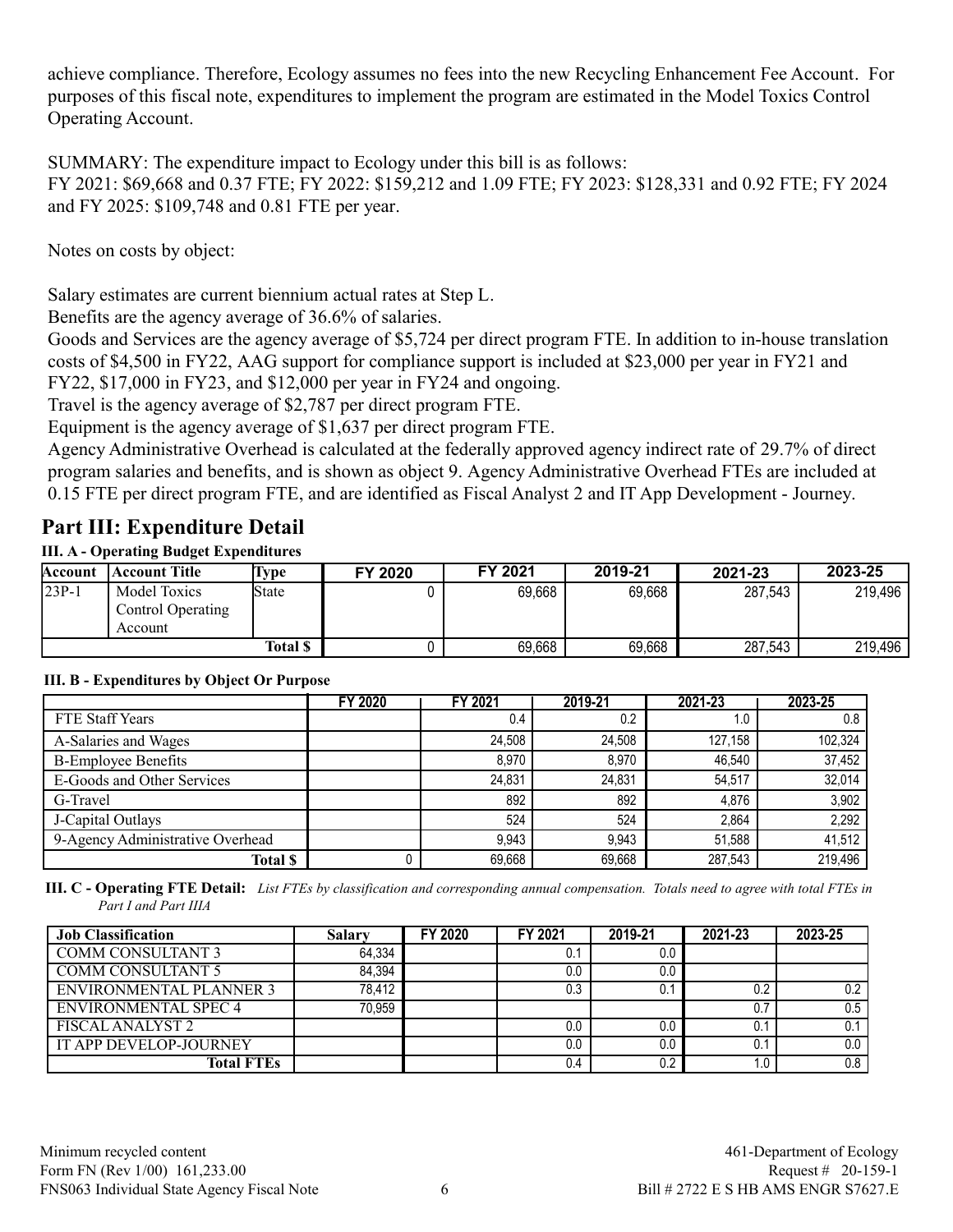#### **III. D - Expenditures By Program (optional)**

NONE

# **Part IV: Capital Budget Impact**

#### **IV. A - Capital Budget Expenditures NONE**

#### **IV. B - Expenditures by Object Or Purpose**

NONE

#### **IV. C - Capital Budget Breakout**

 *Identify acquisition and construction costs not reflected elsewhere on the fiscal note and describe potential financing methods* NONE

# **Part V: New Rule Making Required**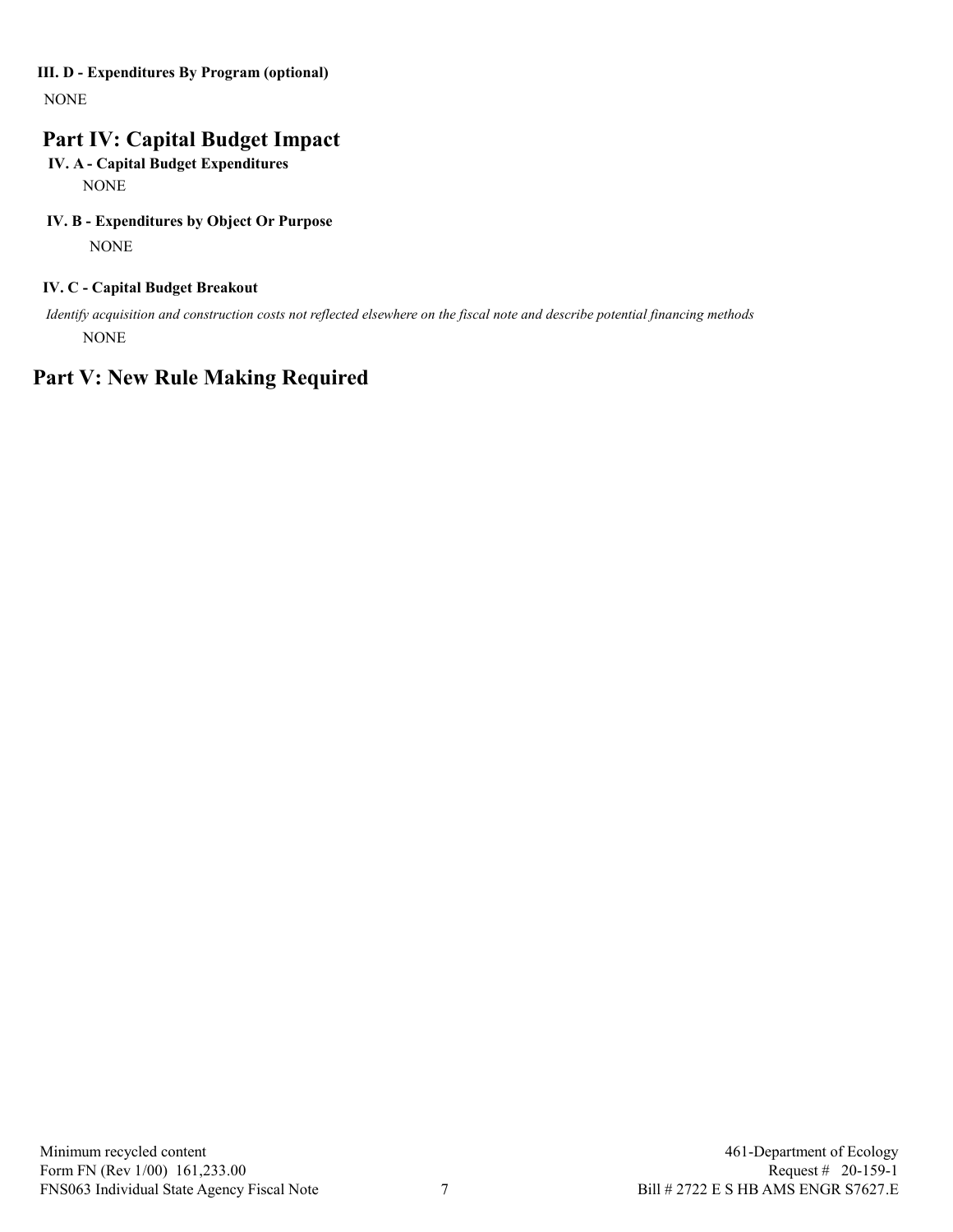# **Individual State Agency Fiscal Note**

| <b>Bill Number:</b><br>2722 E S HB<br><b>AMS ENGR</b><br>S7627.E | Title:<br>Minimum recycled content | Agency: | 468-Environmental and<br>Land Use Hearings Office |
|------------------------------------------------------------------|------------------------------------|---------|---------------------------------------------------|
|------------------------------------------------------------------|------------------------------------|---------|---------------------------------------------------|

## **Part I: Estimates**

 $\vert x \vert$ 

**No Fiscal Impact**

**Estimated Cash Receipts to:**

**NONE** 

**Estimated Operating Expenditures from:** NONE

**Estimated Capital Budget Impact:**

NONE

 *The cash receipts and expenditure estimates on this page represent the most likely fiscal impact. Factors impacting the precision of these estimates, and alternate ranges (if appropriate), are explained in Part II.* 

Check applicable boxes and follow corresponding instructions:

If fiscal impact is greater than \$50,000 per fiscal year in the current biennium or in subsequent biennia, complete entire fiscal note form Parts I-V.

If fiscal impact is less than \$50,000 per fiscal year in the current biennium or in subsequent biennia, complete this page only (Part I).

Capital budget impact, complete Part IV.

Requires new rule making, complete Part V.

| Legislative Contact:          |                | Phone:                | Date: $03/10/2020$ |
|-------------------------------|----------------|-----------------------|--------------------|
| Agency Preparation: Kay Brown |                | Phone: (360) 664-9160 | Date: 03/11/2020   |
| Agency Approval:              | Nina Carter    | Phone: 360 664-9171   | Date: $03/11/2020$ |
| <b>OFM Review:</b>            | Lisa Borkowski | Phone: (360) 902-0573 | Date: $03/11/2020$ |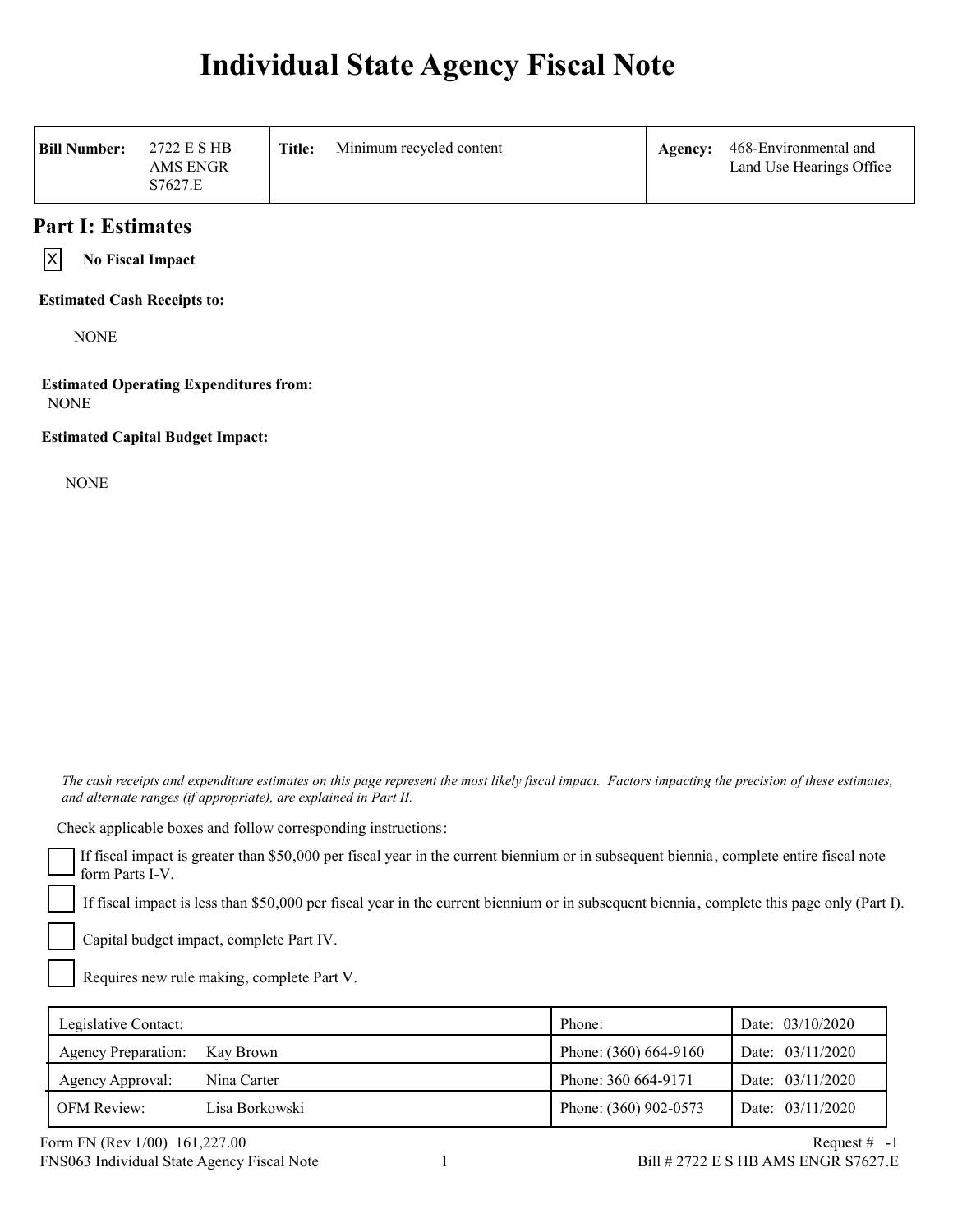# **Part II: Narrative Explanation**

## **II. A - Brief Description Of What The Measure Does That Has Fiscal Impact**

*Briefly describe by section number, the significant provisions of the bill, and any related workload or policy assumptions, that have revenue or expenditure impact on the responding agency.*

Amendment S.E. AMS ENGR S7627.E moves up the date by one year when a beverage manufacturer must meet the minimum postconsumer recycled plastic content requirements. (Section 6). It also adds a provision restricting local governments from implementing local recycled content requirements for plastic beverage containers that are covered under sections 3 and 4 of this bill.

These changes will have no fiscal impact to the PCHB. Ecology's assumptions remain the same. Ecology assumes manufacturers would come into compliance with the minimum recycled plastic content requirements or be provided waivers, reductions or extensions until they can achieve compliance. Therefore, Ecology assumes no fees into the new Recycling Enhancement Fee Account. Because Ecology is assuming there will be no fees, there are unlikely to be appeals to the PCHB. Therefore, based on Ecology's assumption, the PCHB assumes there will be no fiscal impact.

## **II. B - Cash receipts Impact**

*Briefly describe and quantify the cash receipts impact of the legislation on the responding agency, identifying the cash receipts provisions by section number and when appropriate the detail of the revenue sources. Briefly describe the factual basis of the assumptions and the method by which the cash receipts impact is derived. Explain how workload assumptions translate into estimates. Distinguish between one time and ongoing functions.*

## **II. C - Expenditures**

*Briefly describe the agency expenditures necessary to implement this legislation (or savings resulting from this legislation), identifying by section number the provisions of the legislation that result in the expenditures (or savings). Briefly describe the factual basis of the assumptions and the method by which the expenditure impact is derived. Explain how workload assumptions translate into cost estimates. Distinguish between one time and ongoing functions.*

# **Part III: Expenditure Detail**

- **III. A Operating Budget Expenditures** NONE
- **III. B Expenditures by Object Or Purpose NONE**

*Part I and Part IIIA* **III. C - Operating FTE Detail:** *List FTEs by classification and corresponding annual compensation. Totals need to agree with total FTEs in*  NONE

## **III. D - Expenditures By Program (optional)**

NONE

# **Part IV: Capital Budget Impact**

**IV. A - Capital Budget Expenditures NONE** 

## **IV. B - Expenditures by Object Or Purpose**

**NONE**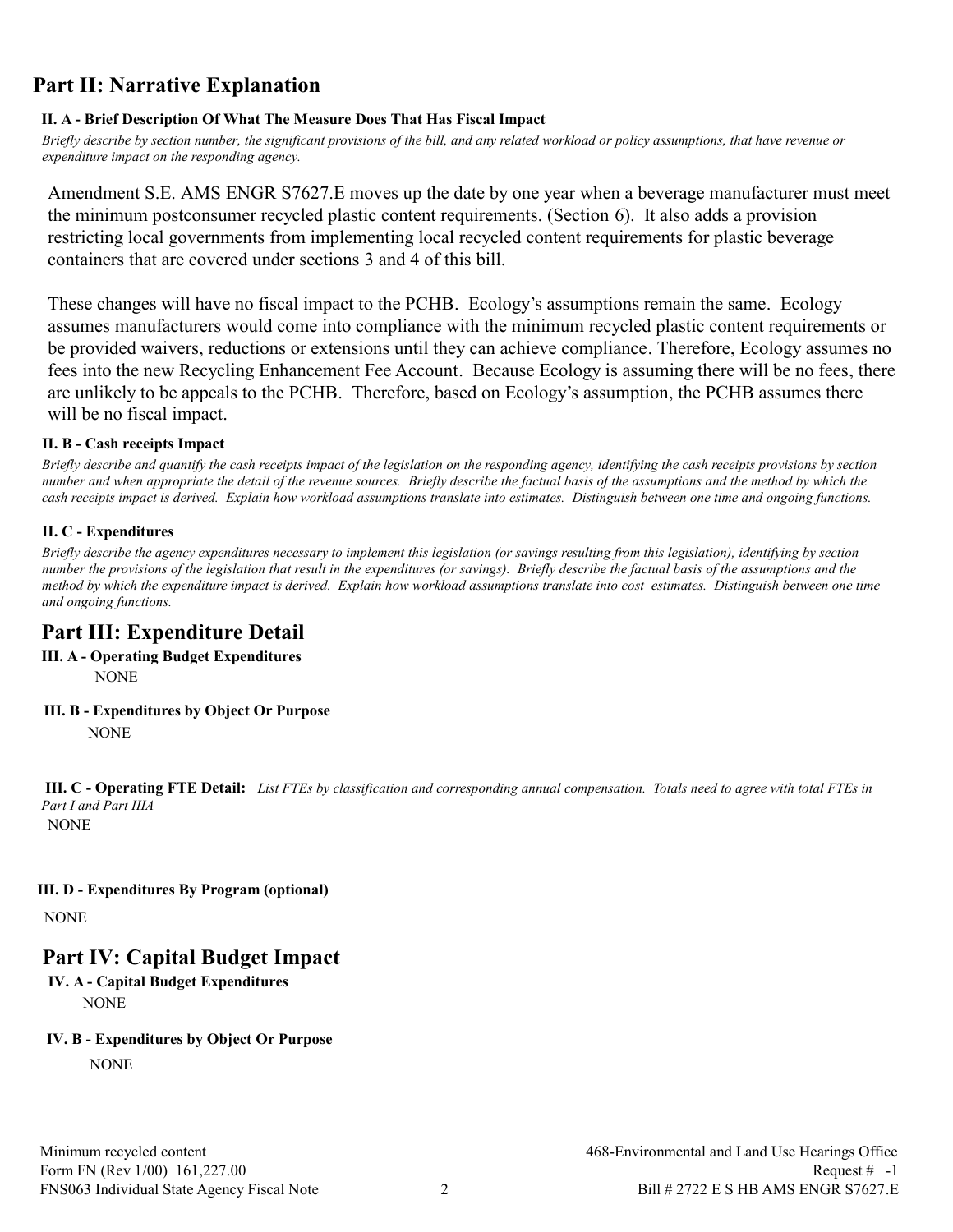#### **IV. C - Capital Budget Breakout**

 *Identify acquisition and construction costs not reflected elsewhere on the fiscal note and describe potential financing methods* NONE

# **Part V: New Rule Making Required**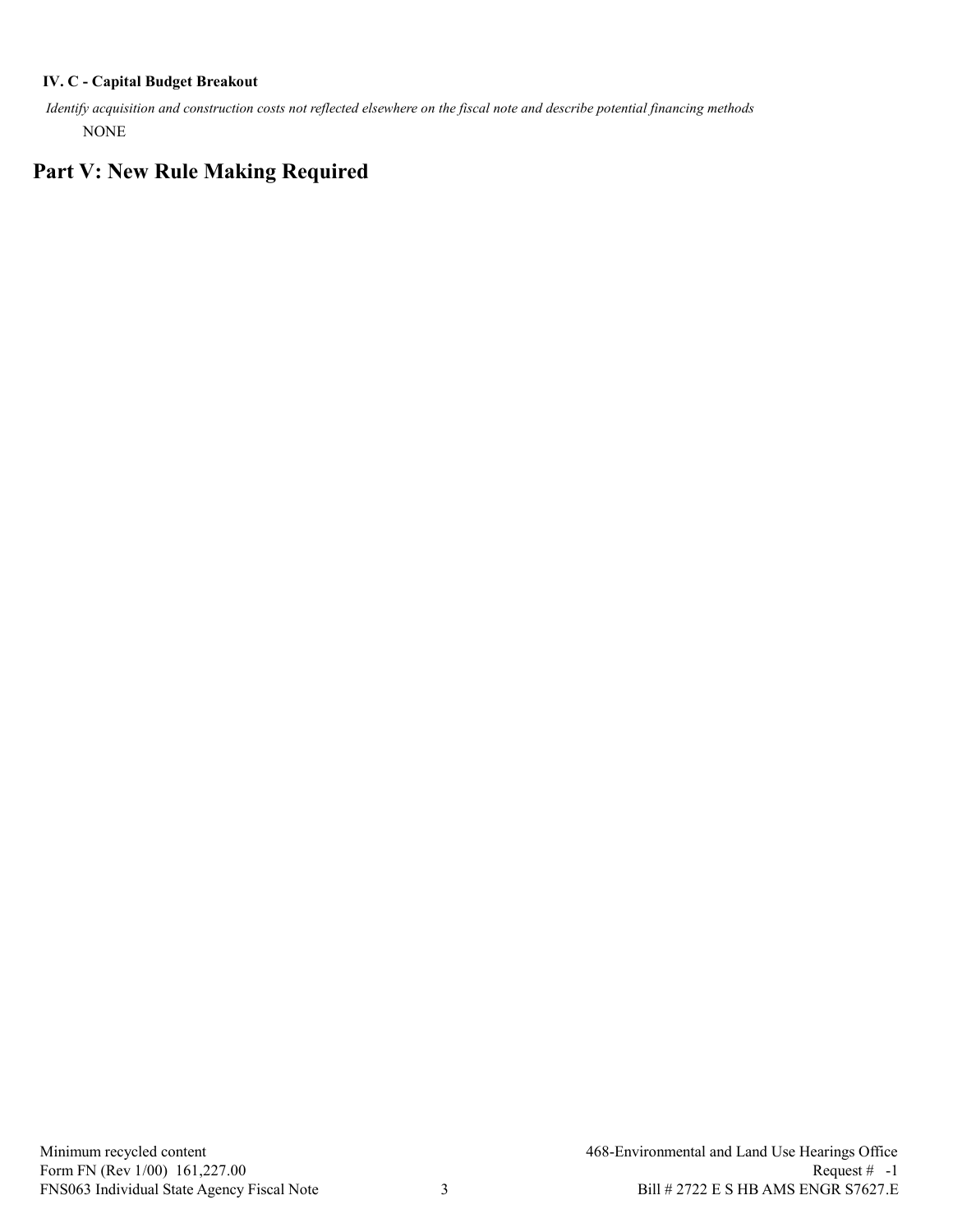# **LOCAL GOVERNMENT FISCAL NOTE**

Department of Commerce

| 2722 E S HB<br><b>Bill Number:</b><br>AMS ENGR<br>S7627.E | Title: | Minimum recycled content |
|-----------------------------------------------------------|--------|--------------------------|
|-----------------------------------------------------------|--------|--------------------------|

# Part I: Jurisdiction-Location, type or status of political subdivision defines range of fiscal impacts.

| Cities:                                                        |
|----------------------------------------------------------------|
| Counties:                                                      |
| <b>Special Districts:</b>                                      |
| Specific jurisdictions only:                                   |
| Variance occurs due to:                                        |
| <b>Part II: Estimates</b>                                      |
| No fiscal impacts.                                             |
| Expenditures represent one-time costs:                         |
| Legislation provides local option:                             |
| Key variables cannot be estimated with certainty at this time: |
| <b>Estimated revenue impacts to:</b>                           |
| <b>None</b>                                                    |
| Estimated expenditure impacts to:<br><b>None</b>               |
|                                                                |

## **Part III: Preparation and Approval**

| Fiscal Note Analyst: Rebecca Duncan | Phone: 360-725-5040        | Date: $03/16/2020$ |
|-------------------------------------|----------------------------|--------------------|
| Leg. Committee Contact:             | Phone:                     | Date: $03/10/2020$ |
| Agency Approval: Alice Zillah       | Phone: 360-725-5035        | Date: $03/16/2020$ |
| OFM Review: Lisa Borkowski          | $(360)$ 902-0573<br>Phone: | Date: $03/16/2020$ |

**Legislation Impacts:**

FNS060 Local Government Fiscal Note